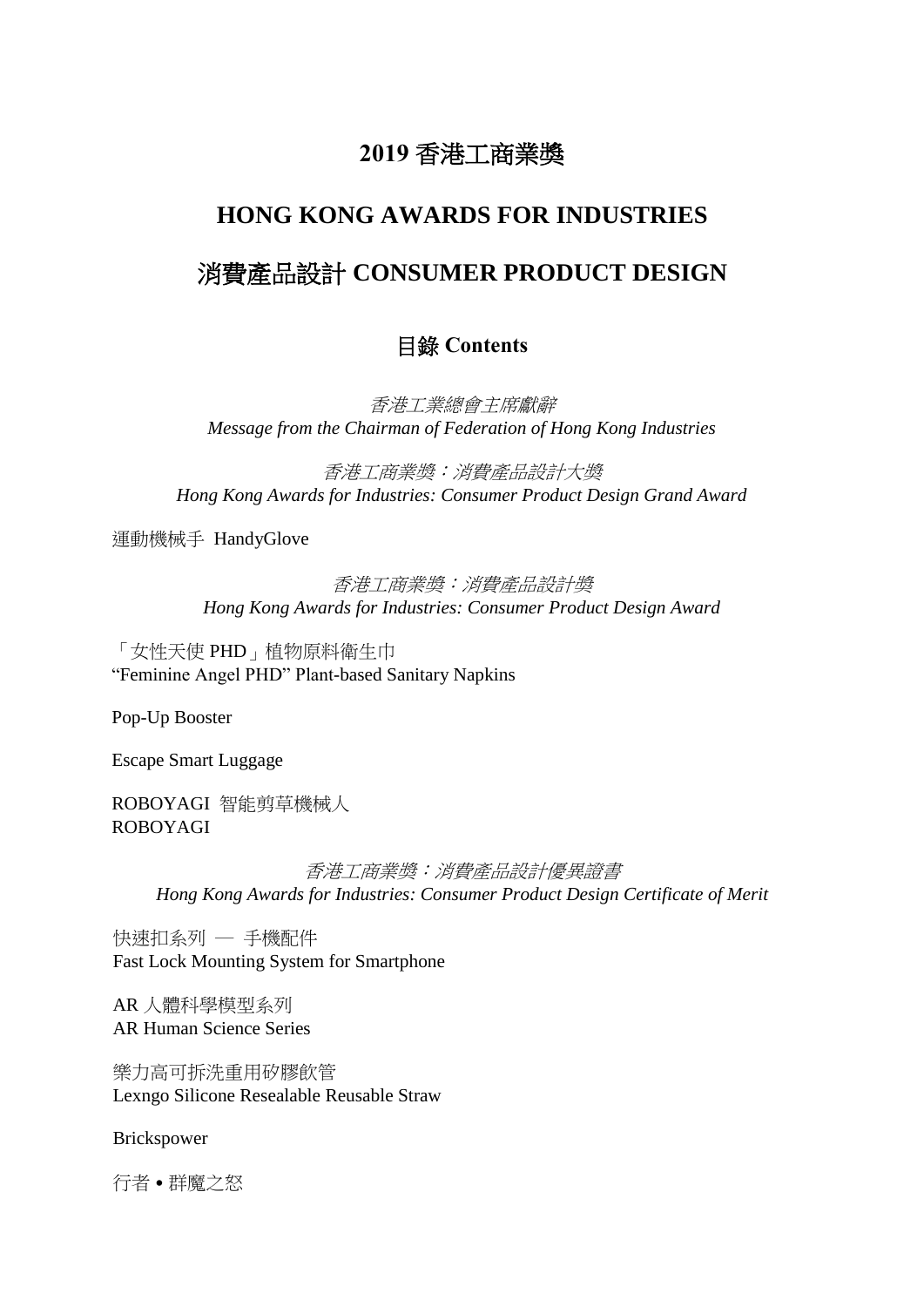Journey: Wrath of Demons 點子坐樂 PEGSaPLAY

#### 評審名單 *List of Judges*

香港設計委員會 *Design Council of Hong Kong (DCHK)*

主辦機構 Organizer

香港設計委員會 Design Council of Hong Kong

技術顧問 Technical Adviser

香港標準及檢定中心 Hong Kong Standards and Testing Centre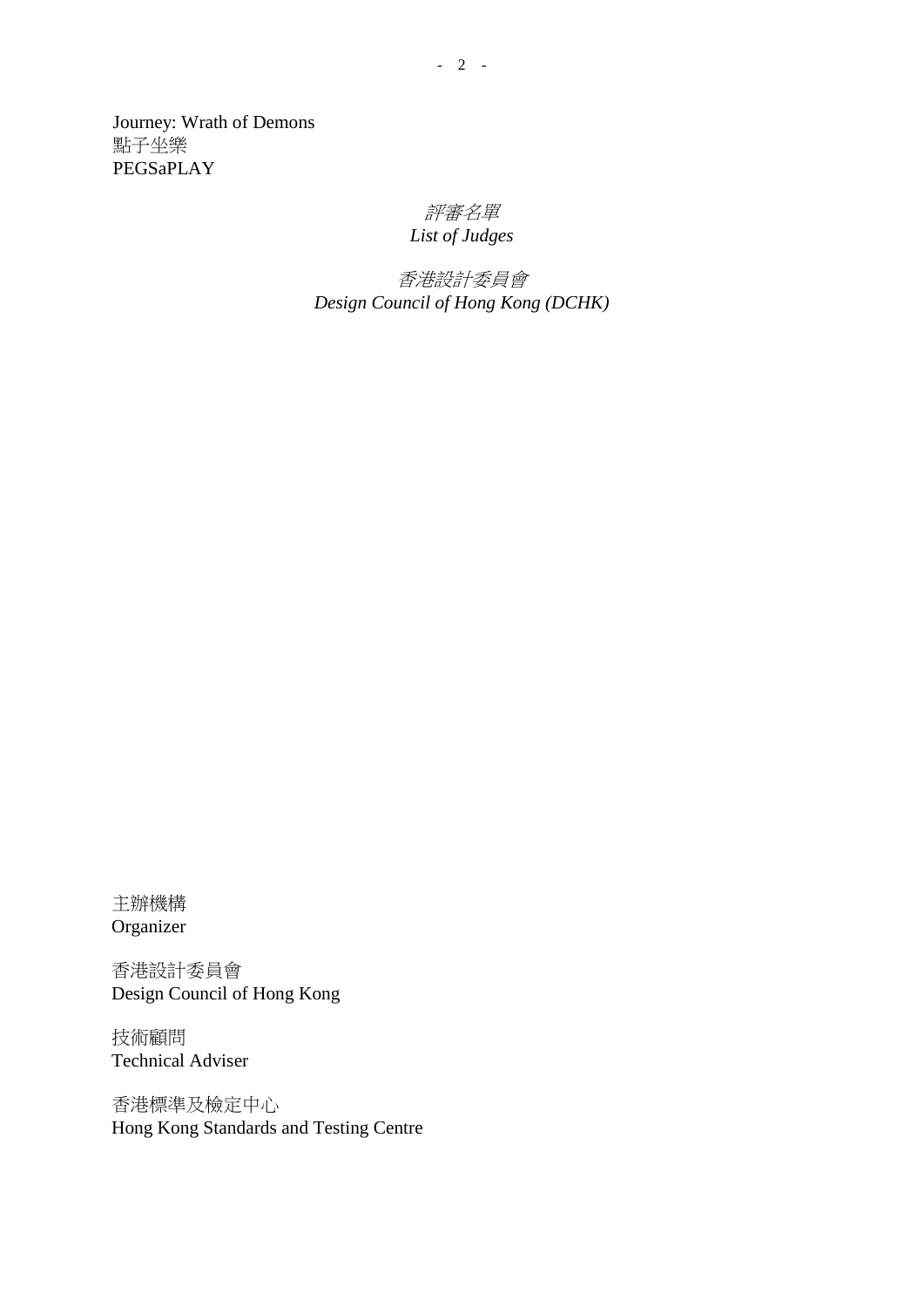### 主席獻辭 **Message from the Chairman**

今時今日,很多企業意識到創新設計不只為產品錦上添花,更是製造業不可或缺的元素。 為有效提升生產力和產品質素,企業應在生產過程之初即考慮納入嶄新的設計。

隨着市場迅速變化,消費者對產品各方面的要求越來越高。企業必須持續研發,以製造 新穎和多元化產品,並不斷提高質素,以嬴取消費者支持。

歷年來「香港工商業奬」各奬項得主為數眾多,足證香港擁有重視創新和追求卓越的企 業家:參賽作品類型廣泛,反映香港設計師創意無限。

今屆入圍作品質素之高,着實增添評審工作的難度,我謹代表香港工業總會向評審委員 會致謝。在此,我恭賀各位得獎者,亦寄望他們再接再厲,發揮創意,企業亦應持開放 態度,運用新思維拓展業務,進一步提升港商的口碑和競爭力。

葉中賢博士 香港工業總會主席

Nowadays, many enterprises recognise the importance of design – not only it adds value to products, but also plays an essential role in industries. Enterprises should consider incorporating suitable design from the early stage of production, in a bid to raise productivity and product quality.

As the market is changing rapidly, it sees a growing demand for product quality in every aspect. Enterprises should devote continuous efforts in research and development for manufacturing a diversified portfolio of innovative products, as well as enhancing product quality to win the support from consumers.

The great number of Hong Kong Awards for Industries awardees throughout the year is a clear testimony of local enterprises which strive for innovation and excellence. The diversity of entries reflects the limitless creativity of local designers.

The high quality of entries this year made for very difficult decisions on the awardees. On behalf of the Federation of Hong Kong Industries, I would like to take this opportunity to thank the judging panel for the invaluable effort. I would like to convey heartfelt congratulations to the awardees and look forward to their continuing efforts to unleash their creativity. Enterprises should also adopt new thinking to expand their businesses with open minds for enhancing their reputation and competitiveness.

Dr Daniel Yip Chairman, Federation of Hong Kong Industries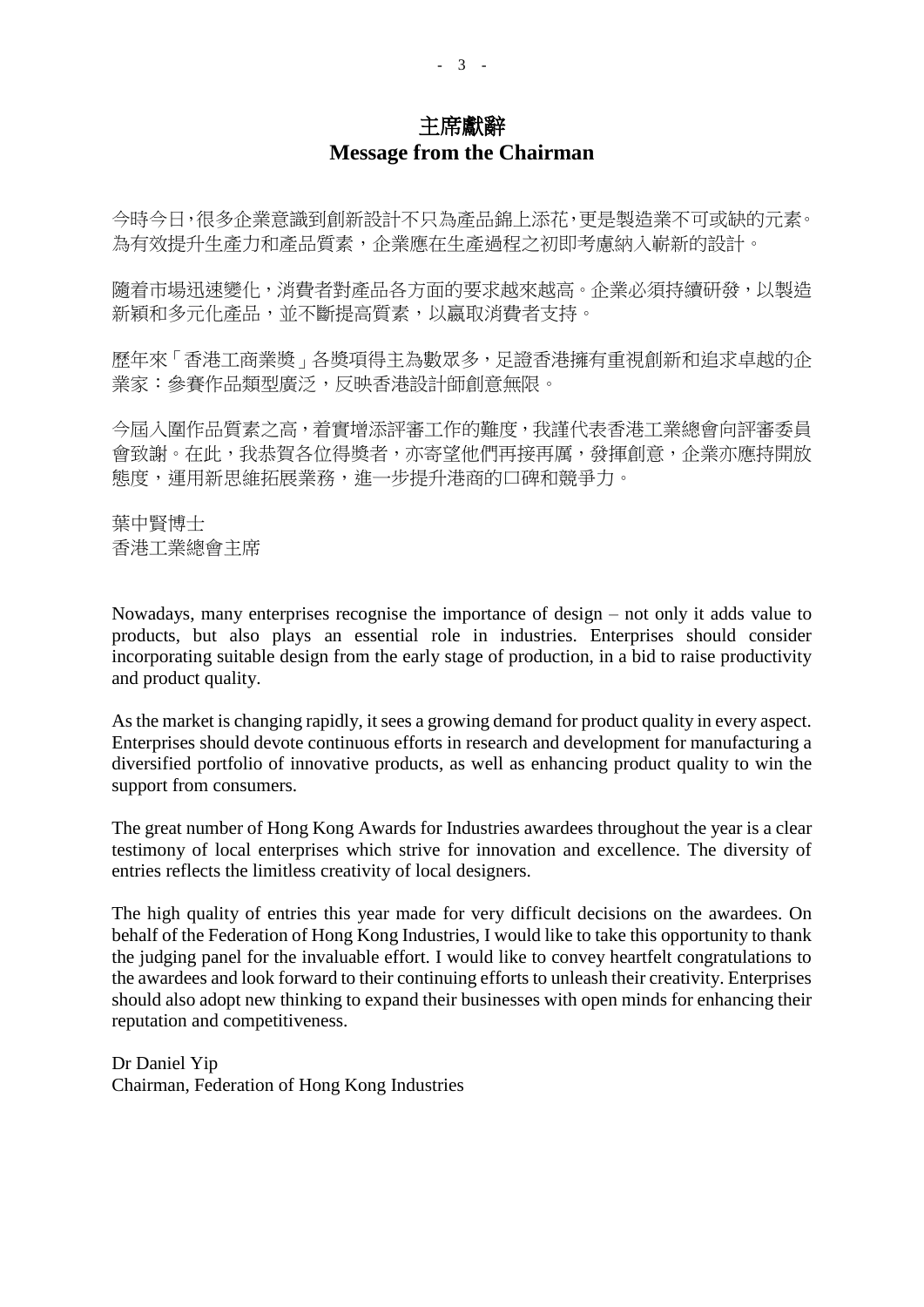得獎產品 Winning Product: 運動機械手 HandyGlove

Submitted by : 頂尖頭腦有限公司 Zunosaki Limited

Designer : 何思傑,陳煒生,張晧程 Newmen Ho, Vincent Chan, Alvin Cheung

E-mail : info@zunosaki.com

Website : www.handyrehab.com

頂尖頭腦有限公司成立於 2015 年,是一家研發機械人科技的香港初創企業。公司宗旨 是透過設計及研發低成本的康復機械產品,改善傷健人士,特別是中風患者的生活質素。

經多年研究機械人及感應器技術,我們於 2018 年研發出旗艦產品「 HandyGlove 運動機 械手」 。 產品設計輕巧,能助中風患者於家居進行復康訓練,中風患者可把握中風後 首 3-6 個月的黃金康復期,在社區或家中進行高效的復康訓練,盡快回復手部功能,重 拾自理能力。

公司擁多項設計及發明專利,現時亦獲數碼港支持及香港社會創新及創業發展基金注 資。

Zunosaki Limited is a Hong Kong-based robotic technology venture founded in 2015. With a focus to tackle the problem of healthcare accessibility and improve the quality of life of the disabled, the start-up designs and develops affordable robotic products for physical rehabilitation. By empowering community healthcare service providers with affordable solutions, we enhance therapists' productivity and improve the quality of life of the disabled. With a consumer-grade product, HandyGlove, the emphasis is on selling this cutting-edge product at affordable pricing levels to make technology work for all.

HandyRehab is currently supported by Cyberport and the SIE fund.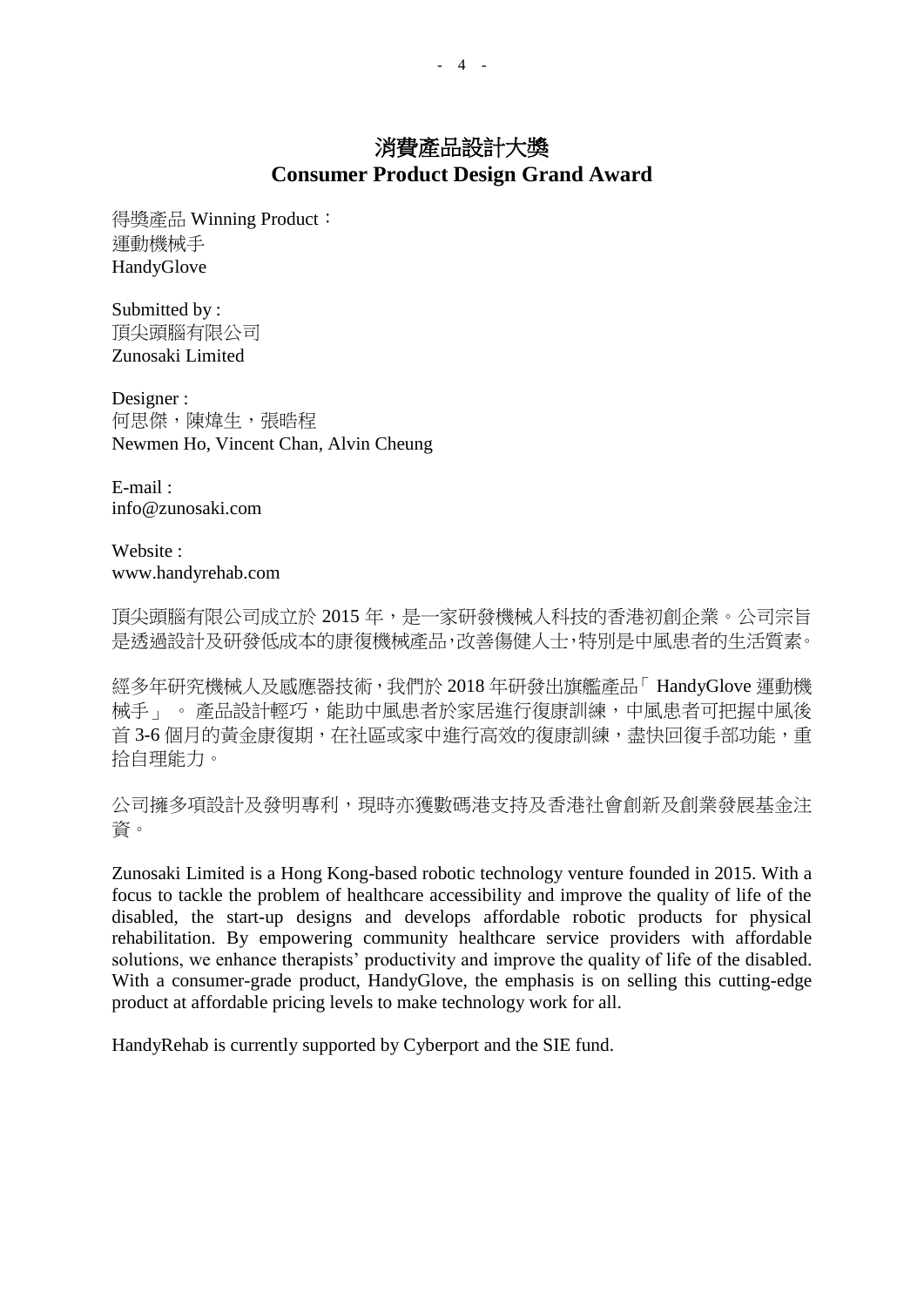得獎產品 Winning Product: 「女性天使 PHD」植物原料衛生巾 "Feminine Angel PHD" Plant-based Sanitary Napkins

Submitted by : 美佳亞太投資有限公司 Beauty Asia Investment Limited

Designer : N/A

E-mail : [info@mybeautyasia.com](mailto:info@mybeautyasia.com)

Website : [www.beautyasiahk.com](http://www.beautyasiahk.com/)

現時市場上超過 90%的女性衛生巾其吸濕材料都普遍採用不同生物降解的高分子化學 物("sodium polyacrylate"),容易造成皮膚過敏、微生物感染及微塑膠等健康及環保問題。 利用沙田柚,我們革命性地研發出無化學物、更安全、更環保的植物原料衛生巾一「女 性天使 PHD」。除不含甲醛、香精、螢光漂白劑及 174 項高風險化學物外,「女性天使 PHD」更通過了皮膚過敏及陰道黏膜刺激測試。此外,為避免受潮、尷尬及微生物感染, 每片衛生巾均擁有專利的獨立包裝,進一步保護環境及女性在生理週期內的身心健康。

Over 90% of hygroscopic material used in existing sanitary napkins is "sodium polyacrylate", which is a non-biodegradable, synthetic polymer, leading to health and environmental issues such as skin allergy, microbial infection and microplastics. By using "Shatin Yu", we have successfully developed the first plant-based sanitary napkin in Hong Kong namely "Feminine Angel PHD", which is chemical-free, safe and eco-friendly. Apart from free of formaldehyde, synthetic fragrance, fluorescent whitening agent, and 174 high-risk chemicals, "Feminine Angel PHD" has passed both skin Maximization Test and Vaginal Irritation Test. Besides, in order to avoid humid, awkwardness and microbial contamination, every single piece of sanitary napkin has individual and biodegradable packaging, hereby further protecting our natural environment and women's health during menstruation.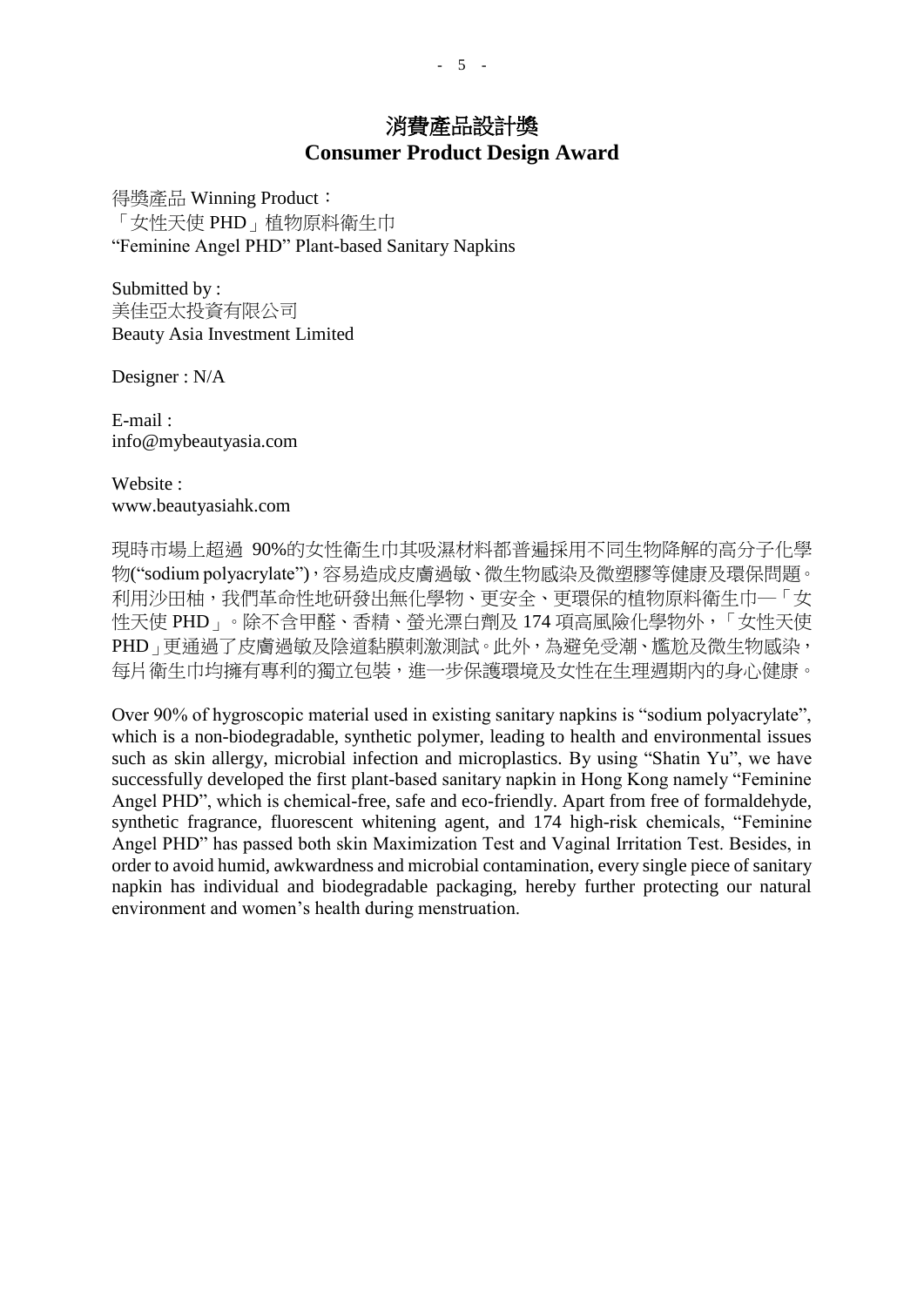得獎產品 Winning Product: Pop-Up Booster

Submitted by : 高理思設計有限公司 Studio Gooris Limited

Designer : Frederic Gooris / Francesco Pozzato

E-mail : info@studiogooris.com

Website : [www.studiogooris.com](http://www.studiogooris.com/)

Pop-Up 是一張輕巧便攜且有軟墊的輔助椅,需要時打開成為堅固舒適的座椅,用後完 全折平。堅固結構可承受 20,000 磅 75 公斤衝擊,更通過最嚴格的成人家具安全標準確 (EN1728:2012)。輕巧得只有 900 克,幾乎適用於所有椅子。Pop-Up 防污防磨且防臭 物料,對嬰兒用品是全新嘗試。對餐飲業而言,折平的 Pop-Up 不大於一本菜單,彈出 只需一秒 — 角落的塑膠椅掰掰。

Pop-Up is a light, portable and upholstered booster that pops open to become a sturdy, comfy seat when you need it – and folds completely flat when you don't. The incredibly strong origami structure withstands 20,000 impacts of 75 kg to meet even the toughest safety adult furniture standards (EN1728:2012). With its 900g it's very light and fits almost all chair designs. Pop-Up uses a stain, abrasion and odor-proof finish completely new to the world of baby products. For hospitality, Pop-Up takes up no more space than a menu when folded and pops open with a flourish the second it's needed – no more plastic clutter in the corner.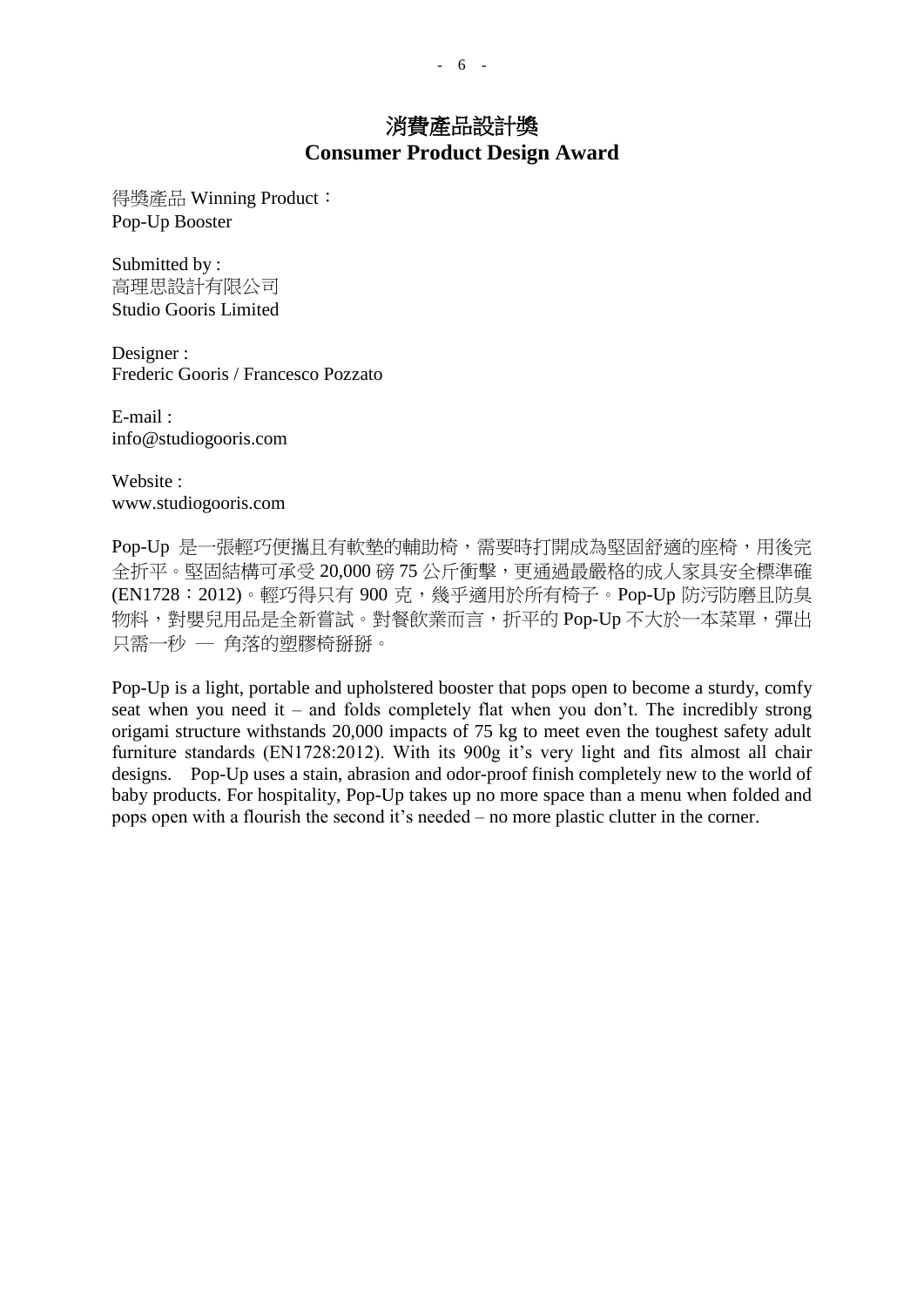得獎產品 Winning Product: Escape Smart Luggage

Submitted by : 高理思設計有限公司 Studio Gooris Limited

Designer : Frederic Gooris / Francesco Pozzato

E-mail : [info@studiogooris.com](mailto:info@studiogooris.com)

Website : [www.studiogooris.com](http://www.studiogooris.com/)

受標誌性旅行箱啟發,ESCAPE 是現代的隨身行李,為現代商人提供一個輕巧且可充電 的移動辦公室。在正常行走速度下,專利電動輪產生的電力媲美牆上插座。利用 ESCAPE 的頂部間隔,為您的必需品提供一個易於取用的位置。設計善用輪子之間的空間來放置 梳妝盒,助您更有效地收納衣物,ESCAPE 平坦的項部更能化作書台,您可以隨時隨地 舒適地工作。

Inspired by the iconic travel trunks, ESCAPE is a contemporary Carry-On that doubles up as a light and self-charging mobile office for today's businesspeople. At regular walking speed, the patented electric spinner wheels generate power similar to a wall adapter to charge your devices. ESCAPE has an easy-access top compartment that keep your essentials organized in one place that is easy to reach, the toiletry case is housed in the lost space between the wheels for efficient packing, and the top surface of ESCAPE is flush like a desk so you are free to work comfortably, anytime, anywhere.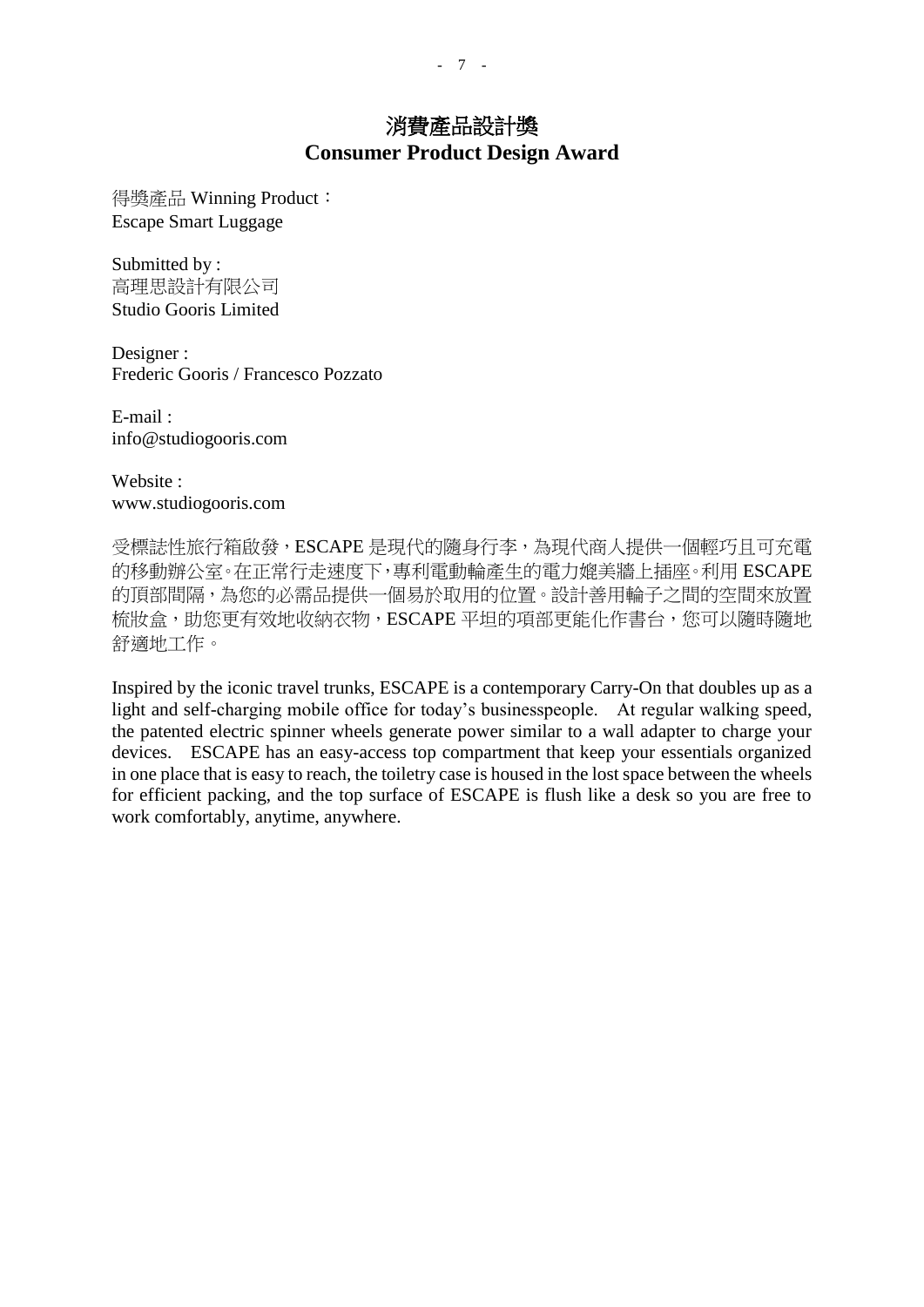得獎產品 Winning Product: ROBOYAGI 智能剪草機械人 ROBOYAGI

Submitted by : 創科研發有限公司 Techtronic Product Development Limited

Designer : 王加達,林國勳,劉起榮 Carter Wong, Frankie Lam & Steven Lau

E-mail : [Frankie.lam@tti.com.hk](mailto:Frankie.lam@tti.com.hk)

Website : [www.ttigroup.hk](http://www.ttigroup.hk/)

ROBOYAGITM 以革新的方法改變我們使用花園的方式,是迄今為止最先進的割草機機 器人。割草機機器人能夠快速、安靜、有效地運作,以提供卓越的切割品質以及美麗的 草坪。自主操作為您掃除定期剪草的煩憂。更重要的是一台割草機機器人令您減少了維 護的時間,換來更多享受花園的悠閒時間。

ROBOYAGITM is revolutionising the way we use our gardens and is the most advanced Robotic Mower yet. Robotic mowers work quickly, quietly and efficiently to deliver outstanding cut quality and a beautiful lawn. The autonomous operation provides a hassle free solution to regular grass cutting. And most importantly, having a robotic mower will give you time back to enjoy your garden, rather than maintaining it.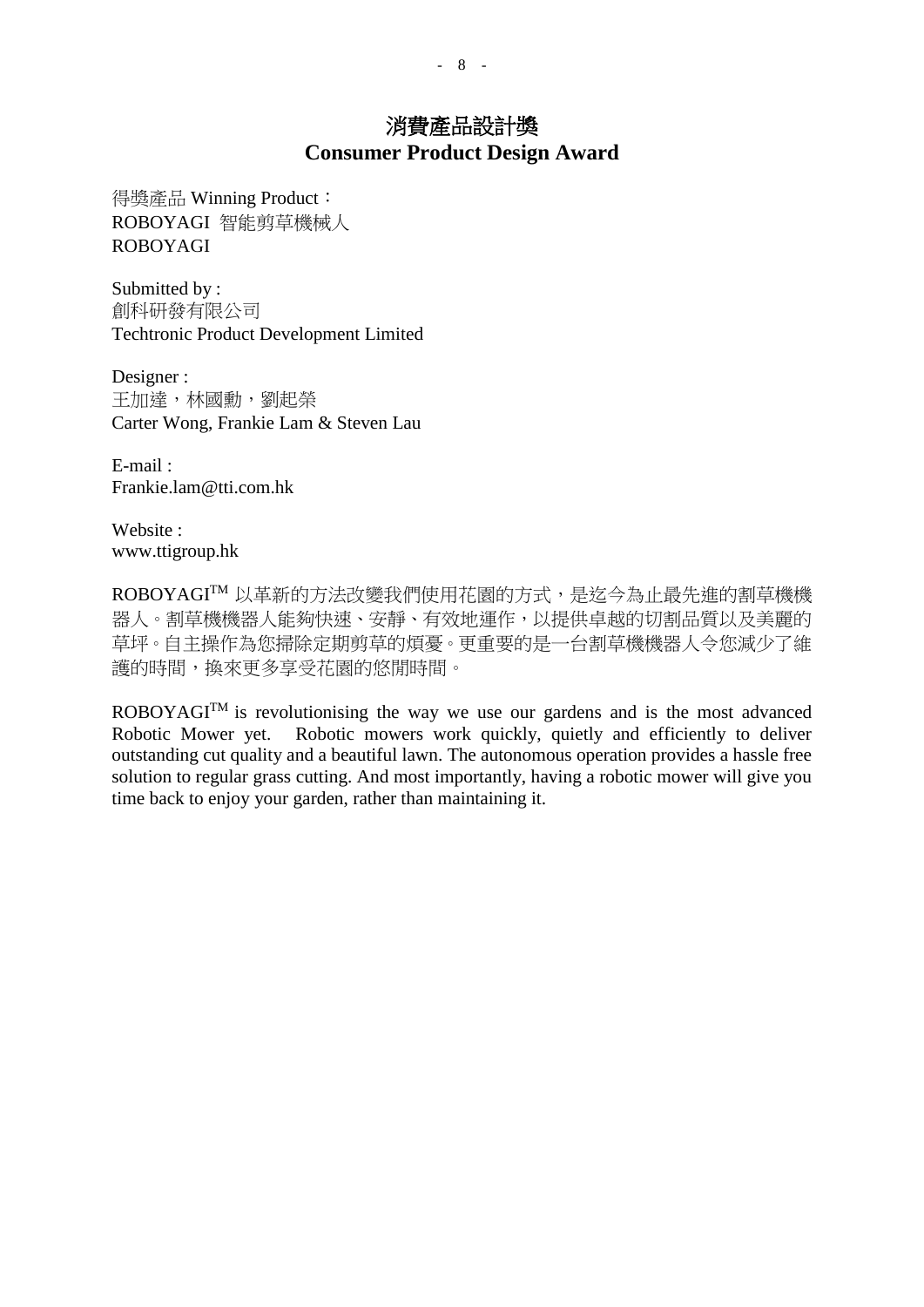得獎產品 Winning Product: 快速扣系列 — 手機配件 Fast Lock Mounting System for Smartphone

Submitted by : 博鉅電子有限公司 Bondale Electronics Limited

Designer : 賴成志 Mr. Keith Lai

E-mail : [keith@bondale.com](mailto:keith@bondale.com)

Website : [www.ipopstylish.com](http://www.ipopstylish.com/)

Lock Go 設計了一系列用於智能手機的快速鎖定產品。手機是日常生活中,不可缺少的 小工具。使用 Lock Go 的產品;讓您可以享受將智能手機帶到任何地方,快速鎖上和容 易拆下手機的樂趣。

Lock Go products can help you to carry cell phones and free your hands at anywhere.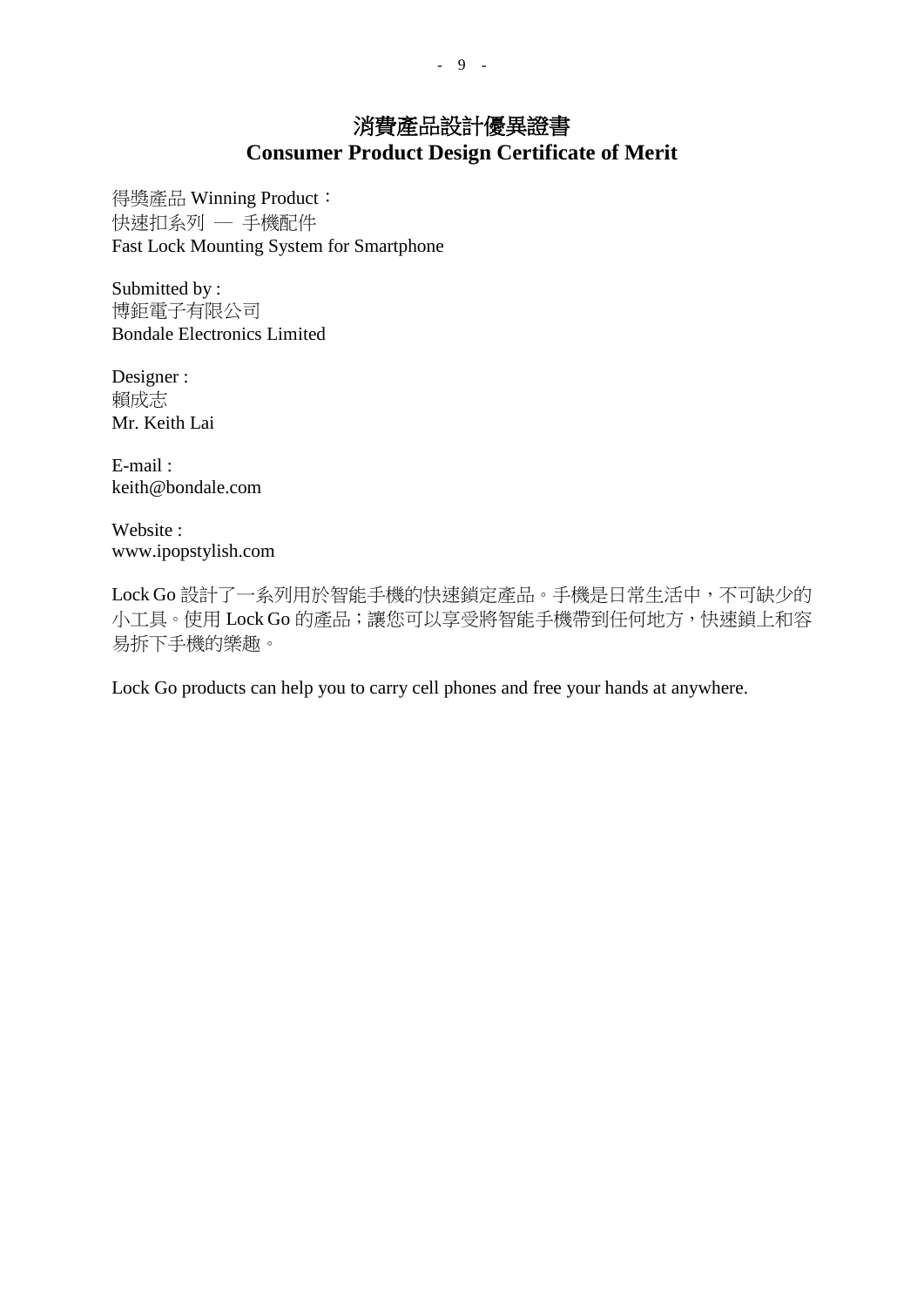得獎產品 Winning Product: AR 人體科學模型系列 AR Human Science Series

Submitted by : 怡高安迪(香港)有限公司 Eastcolight (Hong Kong) Limited

Designer : 蔡思明 Choi Sze Ming, Penny

E-mail : [pennychoi@eastcolight.com](mailto:pennychoi@eastcolight.com)

Website : [www.eastcolight.com](http://www.eastcolight.com/)

AR 人體科學模型系列是一套專業的解剖模型,配合 AR 學習內容以增强孩子的全方位 學習。

它使用智能手機應用程式(App)與人體模型進行互動教學,利用 3D 模型及動畫讓孩子 走進人體內探索,了解各國器官的運作,從實體模型中學習器官的結構,更可以錄製影 片或照片與朋友分享所學到的知識。為求達至最佳效果,我們邀請了近 10 多位專科醫 生審視我們的產品。

ARhuman science series is a professional anatomy model with AR learning contents. It uses the smartphone app to interact with anatomy model and discover how every aspect of the organ functions. Also, kids can take photos or videos with AR organ animation to show their friends how it works. This product is designed for children to learn about human biology with the help of AR technology.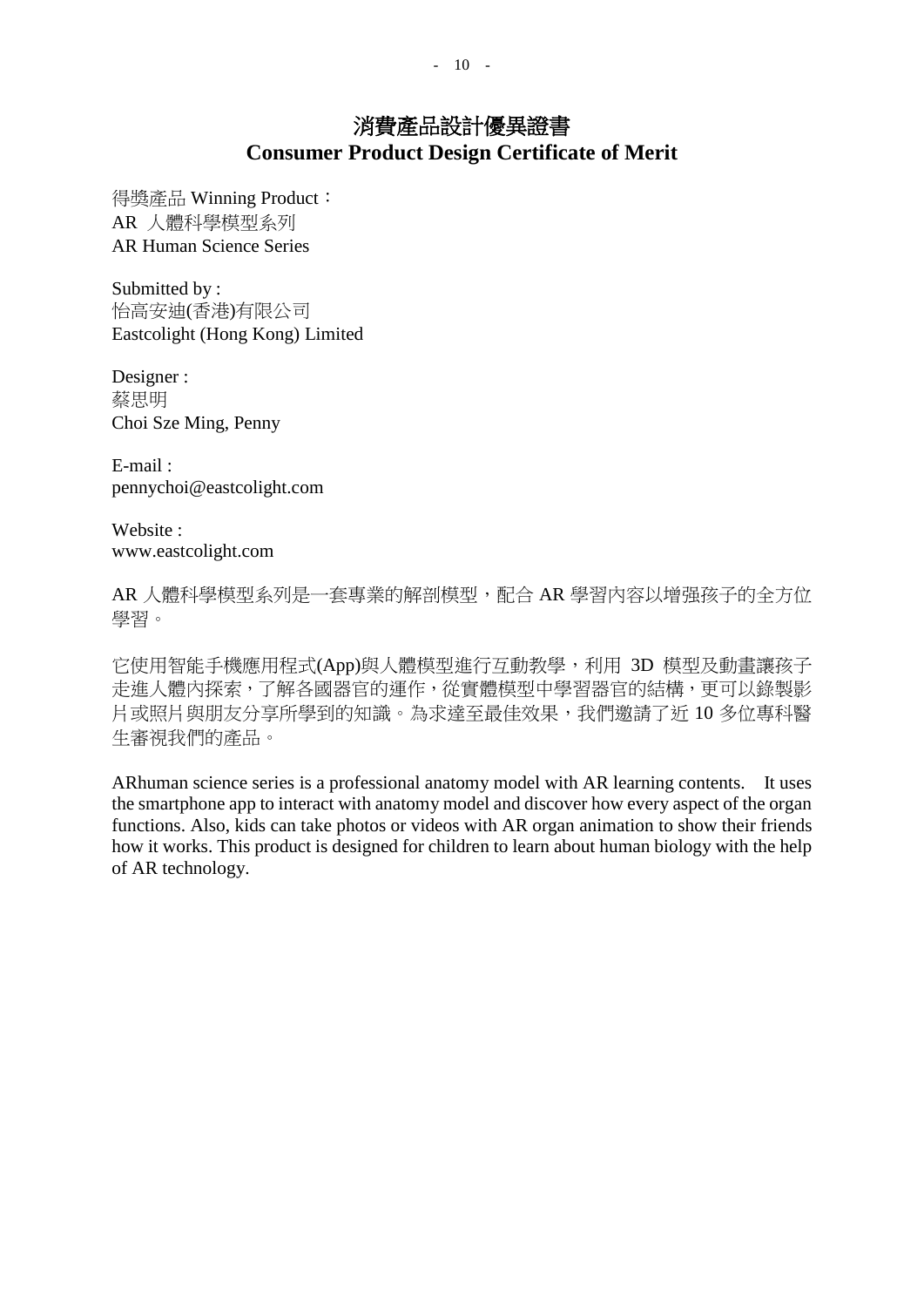得獎產品 Winning Product: 樂力高可拆洗重用矽膠飲管 Lexngo Silicone Resealable Reusable Straw

Submitted by : 誠信行貿易有限公司 Lexington Limited

Designer : 王詠儀 Carlotta Wong

E-mail : jenny@lexlim.com

Website : [www.lexngo.com](http://www.lexngo.com/)

樂力高可拆洗重用矽膠飲管是香港首創產品,擁有創新開合設計,只需輕輕一拉即可打 開飲管清洗,然後再瞬間密封。

飲管以矽膠為材料, 屬於地殼物質的自然元素, 達致美國安全食品級別水準, 具備無毒、 無味、耐熱及低溫性能。

Lexngo Silicone Resealable Reusable Straw can be opened and resealed effortlessly, ensuring a clean, leakproof join every single time. It is the best design reusable straw in the market which can be cleaned thoroughly inside without the need for a brush, ensuring a clean, hygienic straw time after time. They are made from silicone, which is non-toxic, odorless, heat & cold resistant and meets FDA food grade.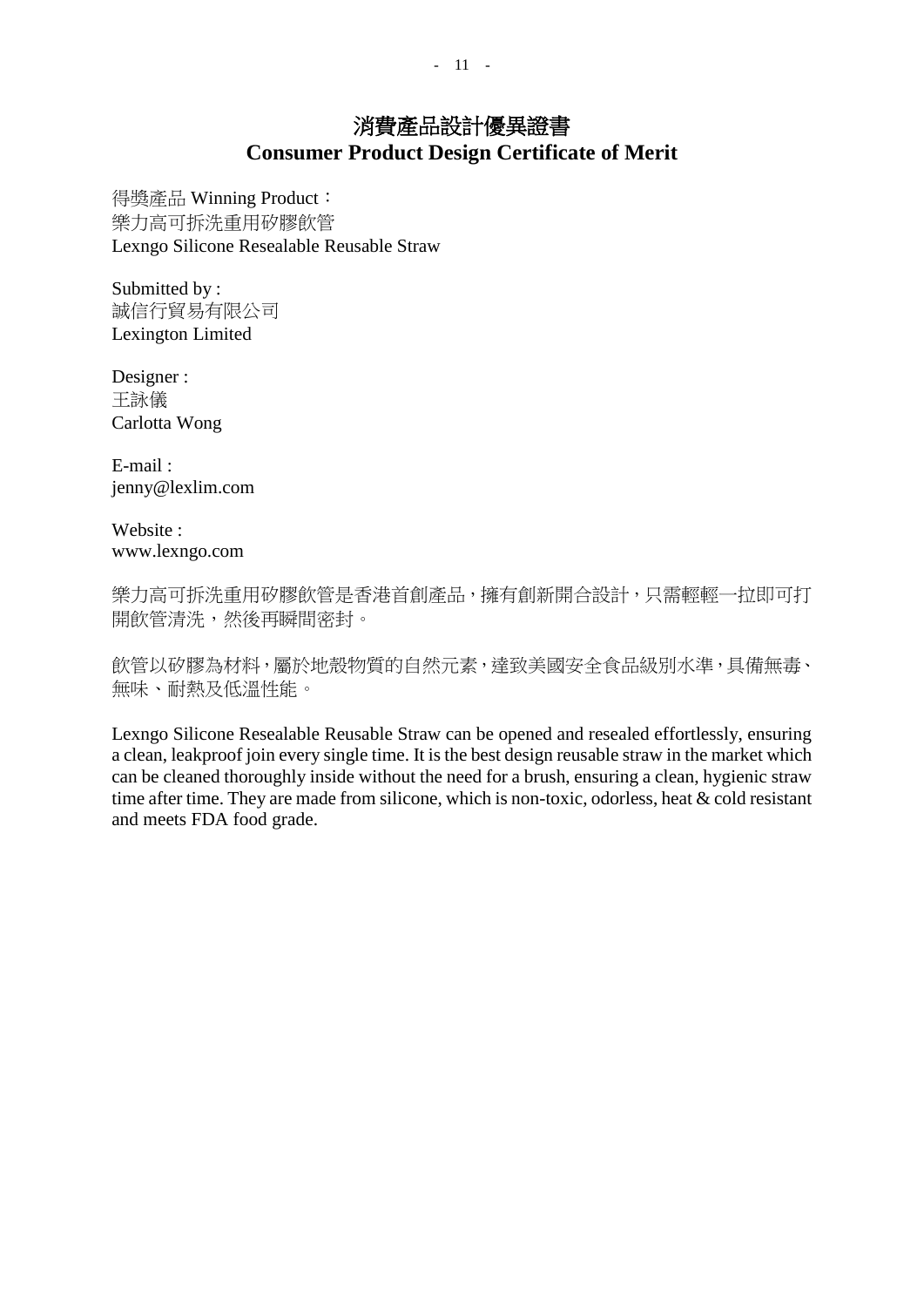得獎產品 Winning Product: Brickspower

Submitted by : 邁博創意有限公司 Magpoc Design Limited

Designer : 區志恒 Alex Au

E-mail : [alex@mag-poc](mailto:alex@mag-poc.hk).hk

Website : www.brickspower.com

Brickspower 是一個旅遊科技配件的品牌,利用醒目聰明的模組化設計"Bricks 磚塊" (想像樂高),為經常外出的人群解決出行帶來的不便從而提升用戶體驗。

Brickspower 推出的第一款模組化真無線充移動電源,獲得了德國 iF Design 2019 和美國 IDEA 設計奬。

Brickspower is a brand of travel technology accessories, using the eye-catching and clever modular design "Bricks" (imagine Lego) to solve the inconvenience of traveling and to enhance travellers' experience.

Brickspower's first modular true wireless charging powerbank won the prestigious German iF Design 2019 and the US IDEA design award.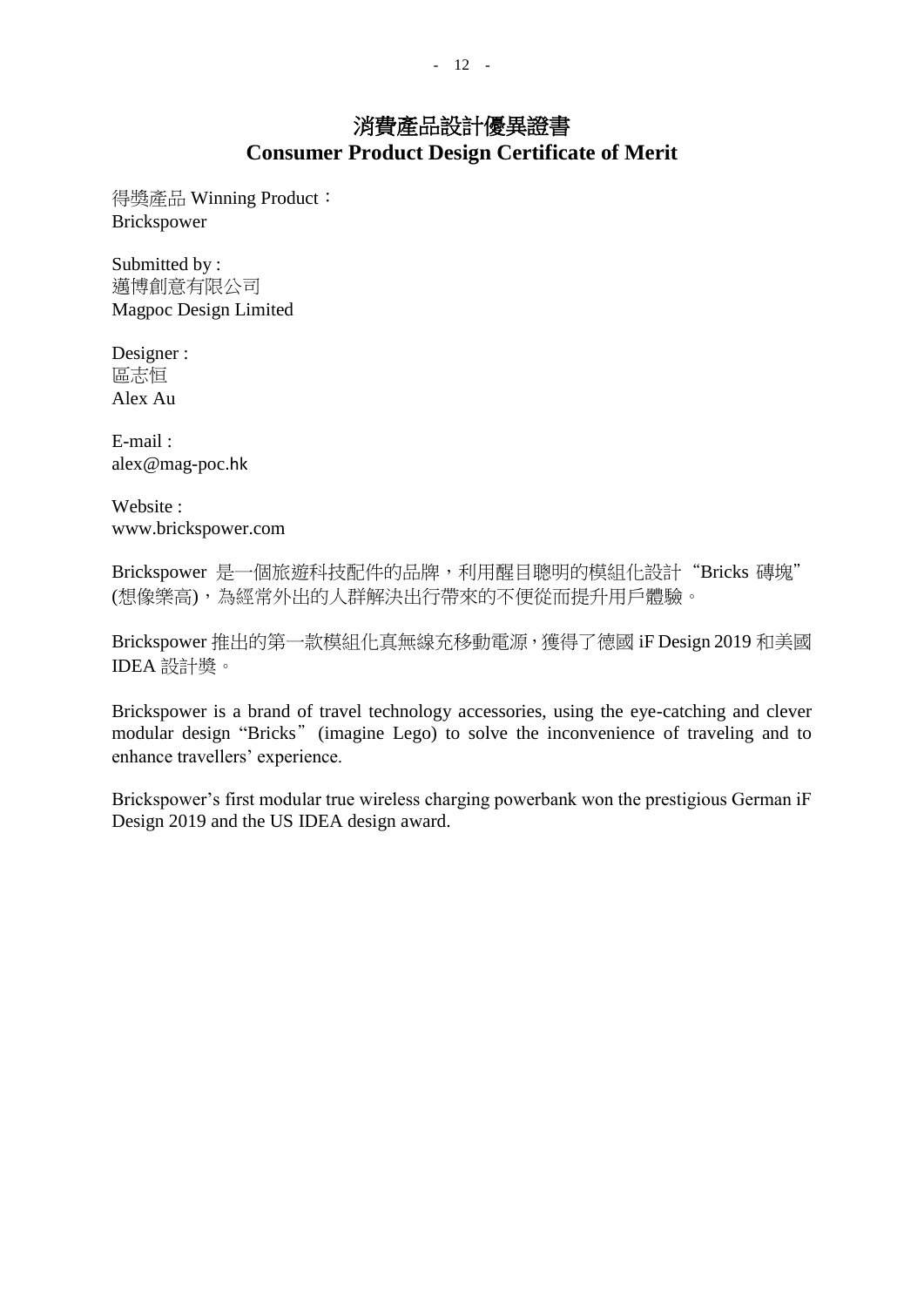得獎產品 Winning Product: 行者 ▪ 群魔之怒 Journey: Wrath of Demons

Submitted by : Marrow Production Limited

Designer : 黃偉民 / 何瀚為 Ray Wong / Hon Ho

E-mail : [info@marrowproduction.com](mailto:info@marrowproduction.com)

Website : [www.marrowproduction.com](http://www.marrowproduction.com/)

「行者」的靈感除了來自《西遊記》,還灌注了先秦志怪小說《山海經》及日本民間傳 說《百鬼夜行》的奇情元素,重新打造一個宏大且富西方歐美史詩式風格的世界觀。「行 者」無論是創作過程,抑或是製成品,都活活體現中西合璧的特色。

"Journey" is inspired by one of the famous Chinese novel. It is a fusion of Asian culture, history and folklore, present a story of punishing evil and promoting good. We have constructed a whole new characters and stories with a grand world view, together with a mixture of Western and European epic styles to attract world-wide audience.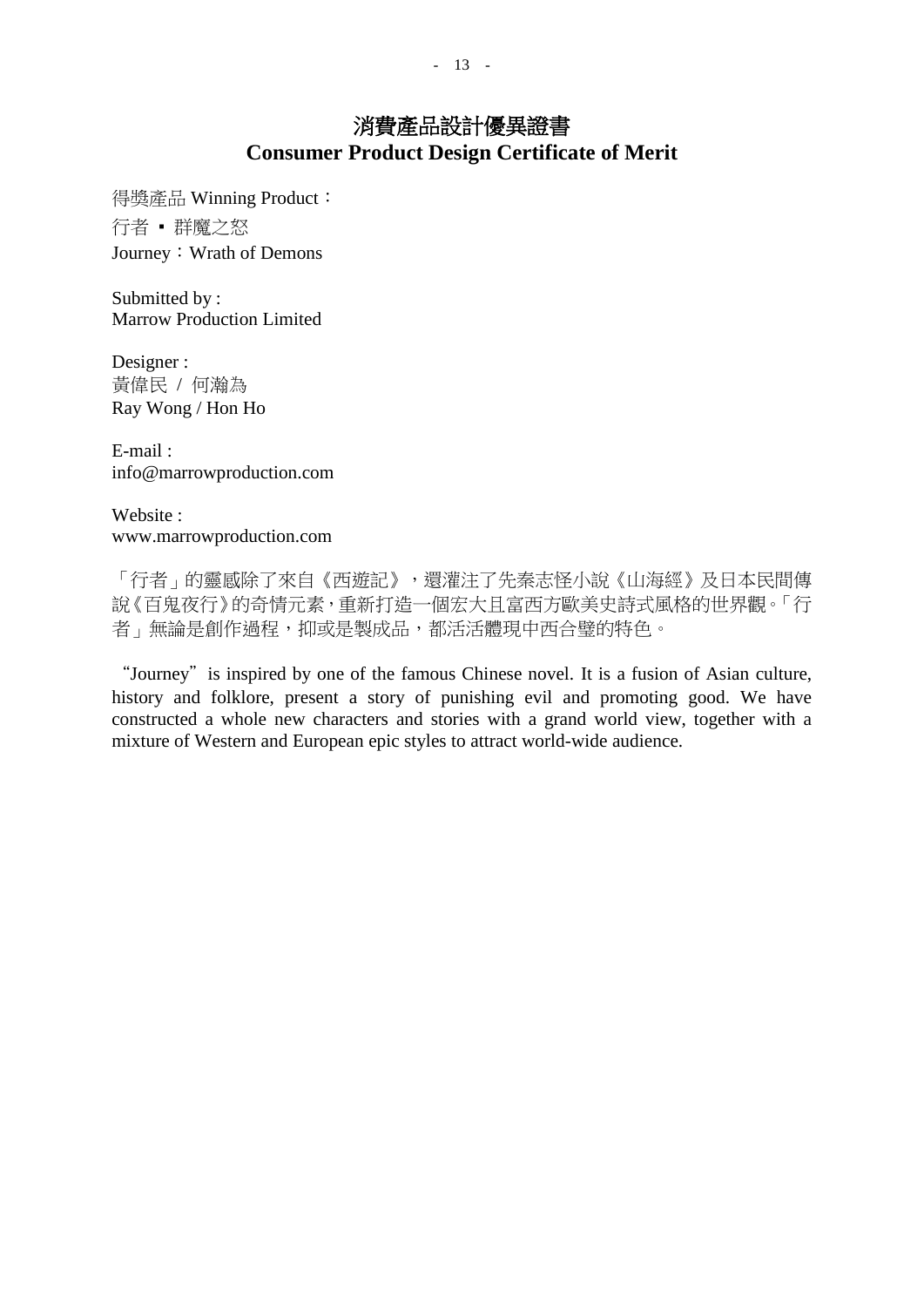得獎產品 Winning Product: 點子坐樂 PEGSaPLAY

Submitted by : 坐座有限公司 Zuo Zuo Limited

Designer : 郭達麟 Dylan Kwok

E-mail : info@znschairs.com

Website : [www.znschairs.c](http://www.znschairs./)om

靈活多變的「點子坐樂」是為千禧世代辦公室所設計的模組化系統家具方案。系統由包 含 14 個定點銷子的長沙發、包含 4 個定點銷子的正方型沙發為主軸,配合一系列附加 原件配套,在不同場景中打造各類辦公及悠閒家具組合。

PEGSaPlay is a flexible modular office system solution designed for the Millennials workforce. The system includes the basic elements of a rectangular bench containing 14 pegs and a square bench containing 4-peg as the system platform, multiplying with an array of functional addons. By adopting an universal fixing method and a consistent center-to-center dimension between pegs, the system solution provides flexibility and possibilities in adaption to various spaces and scenarios.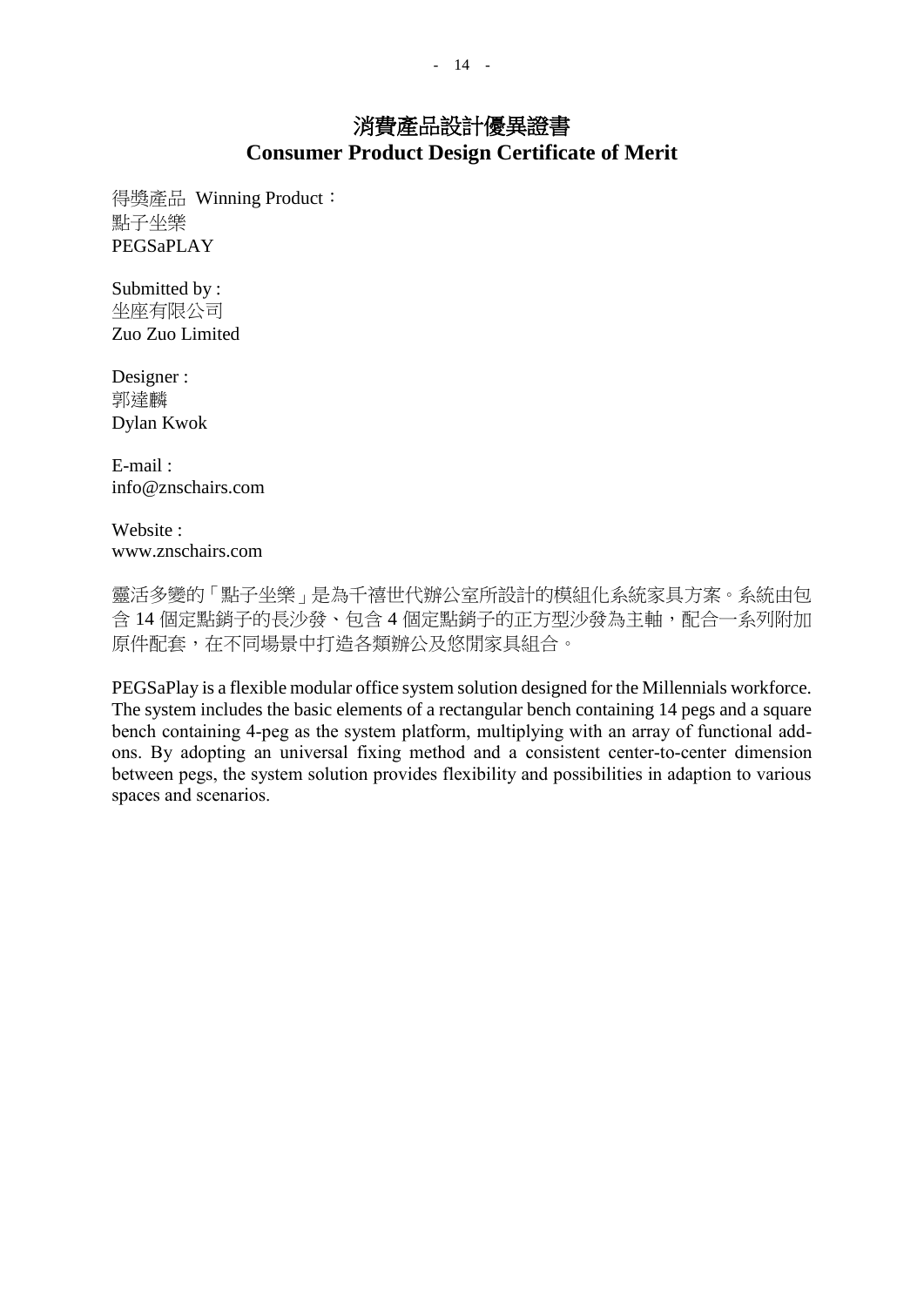## 初審委員會 **Preliminary Judging Panel**

#### 梁振輝先生

**Mr Fai Leung**

香港工業設計師協會主席 President, Industrial Designers Society of Hong Kong

#### 馮建輝先生

**Mr Ken Fung** 香港設計委員會主席 (非評審委員會成員) Chairman, Design Council of Hong Kong (not a judging panel member)

### 葉小卡先生

**Mr Karr Yip** 香港設計師協會主席 Chairman, The Hong Kong Designers Association

### 張本善博士

**Dr Benson Cheung** 英國特許設計師協會(香港分會)主席 Chairman, Chartered Society of Designers (Hong Kong)

### 祈宜臻小姐

**Ms Tris Kee** 香港高等教育科技學院副教授 Associate Professor, Technological and Higher Education Institute of Hong Kong

#### 黃競先生

**Mr Kent Wong** 思高品創(香港)有限公司總經理 General Manager, Scopo Creative HK Limited

#### 陳光耀先生

**Mr Daniel Chan** 香港知專設計學院建築、室內及產品設計系系主任 Head of Department, Department of Architecture, Interior & Product Design Hong Kong Design Institute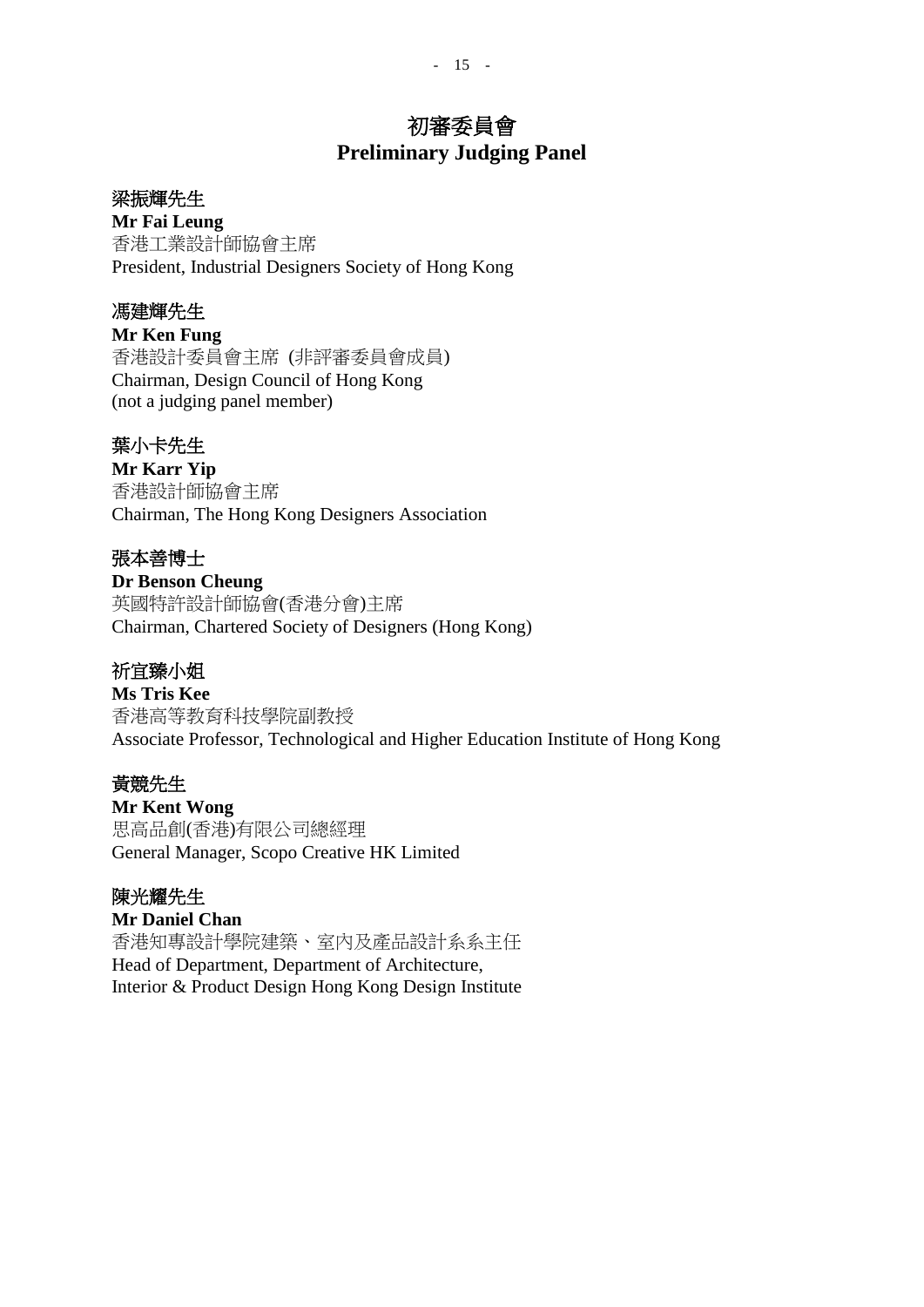## 最終評審委員會 **Final Judging Panel**

### 衛懿欣女士

**Ms Christine Wai** 工業貿易署助理署長(工商業支援部) Assistant Director-General of Trade and Industry (Industries Support), Trade and Industry Department (非評審委員會成員 not a judging panel member)

### 葉中賢博士

**Dr Daniel Yip** 香港工業總會主席 Chairman, Federation of Hong Kong Industries

### 馮建輝先生

**Mr Ken Fung** 香港設計委員會主席 Chairman, Design Council of Hong Kong

### 余奉祖先生

**Mr Michael Miller Yu** Michaelsolve Limited 總裁 CEO, Michaelsolve Limited

### 林衍棠教授

**Prof Yanta Lam** 中國設計研究工作室總監 CEO, China Design Research Work-Group

### 郭位教授

**Prof Way Kuo** 最終評審委員會主席 Chairman of the Final Judging Panel 香港城市大學校長 President, City University of Hong Kong

### 葉智榮先生

**Mr Alan Yip** 葉智榮設計有限公司創辦人 Founder, Yip Design Limited

#### 利志榮先生

**Mr Lee Chi Wing** Milk Design Limited 設計總監 Design Director, Milk Design Limited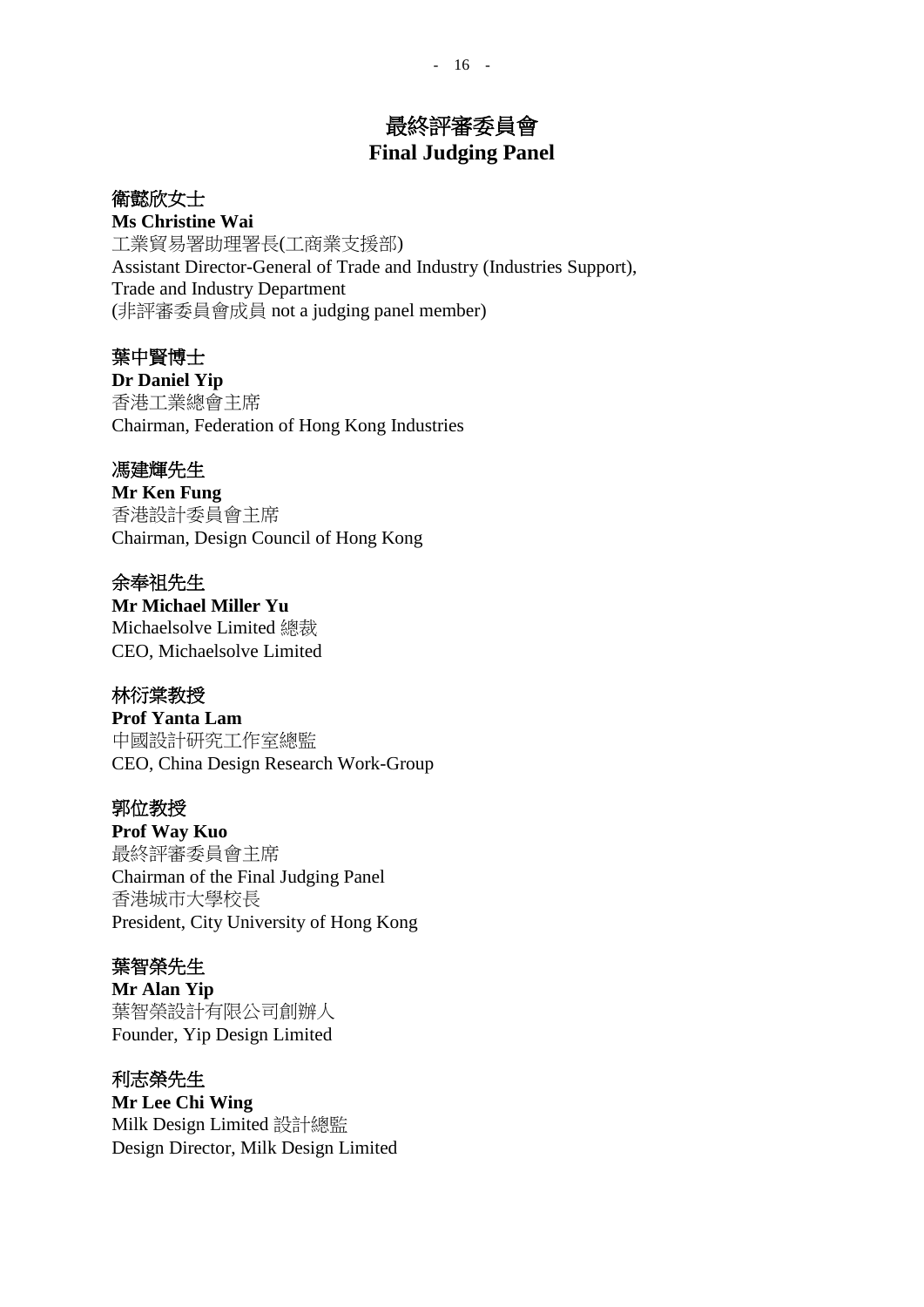## 香港設計委員會

### **Design Council of Hong Kong (DCHK)**

香港設計委員會成立於 1968 年,隸屬於香港工業總會。委員會於本地設計圈中歷史悠 久,宗旨是促進本地公司對設計的重視。成立目的包括:

1. 在香港推廣和加重設計在工商業界所扮演的角色

- 2. 鼓勵及推動工商業界利用設計去為產品及服務增值
- 3. 透過與專業設計師和學術機構合作,提升香港設計水平和質素

香港設計委員會是由成員及顧問組成,為委員會提供不同範疇的專業意見。他們包括各 工商界及學術界翹楚,以及專業設計師。委員會定期開會,討論影響到設計行業的議題, 並與不同機構合辦與設計有關的活動,提升香港的設計水平。

精美的設計可為產品及服務增值。透過創新思維及深思熟慮的應用,設計可為品牌及 企業帶來長遠得益。為鼓勵企業建立優質卓越的設計團隊,並活用優質設計,香港設 計委員會推出《香港 D 嘜認證計劃》,簡稱《D 嘜》,表揚那些有良好機制去善用設計 的企業。

The Federation of Hong Kong Industries established the Design Council of Hong Kong in 1968 with the mandate to promote the interest of local design industry. The objectives of the Council include:

- 1. To promote and enhance the importance of design in Hong Kong economic development
- 2. To encourage and facilitate the business community to add value to their products and services through the use of design
- 3. To enhance Hong Kong's design standard and quality through collaboration with professional and educational institutions

Seated on the DCHK are members and advisors each contributing his/her expertise to the Council. They include prominent leaders from various industries and academics, as well as professional designers. It will hold regular meetings to discuss issues that affect the design industry and to exchange information and ideas on design-related topics.

Good design adds value to products and services. Through sophisticated and thoughtful applications, design can bring long-term benefits to brands and businesses. With the aim of encouraging companies to build capable design teams, the Design Council of Hong Kong launches the "Hong Kong D-Mark Certification Scheme", in short "D-Mark", to give recognition to companies that have established an effective framework for harnessing quality designs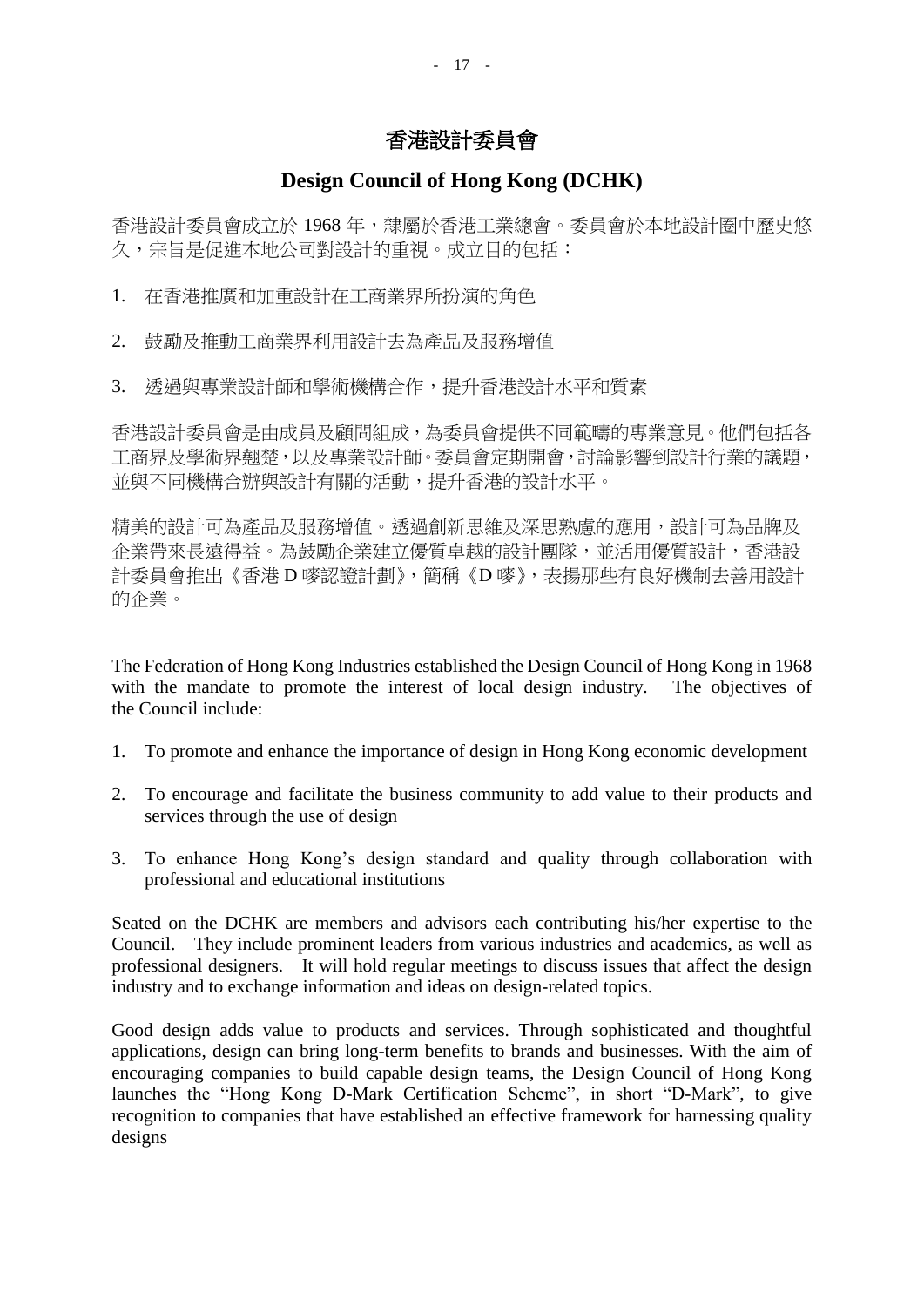電話 Tel: +852 2732 3188 傳真 Fax: +852 2721 3494 Facebook: www.facebook.com/dmarkhongkong 電郵 Email: dchk@fhki.org.hk

網址 Website: [www.designcouncilhk.org](http://www.designcouncilhk.org/)